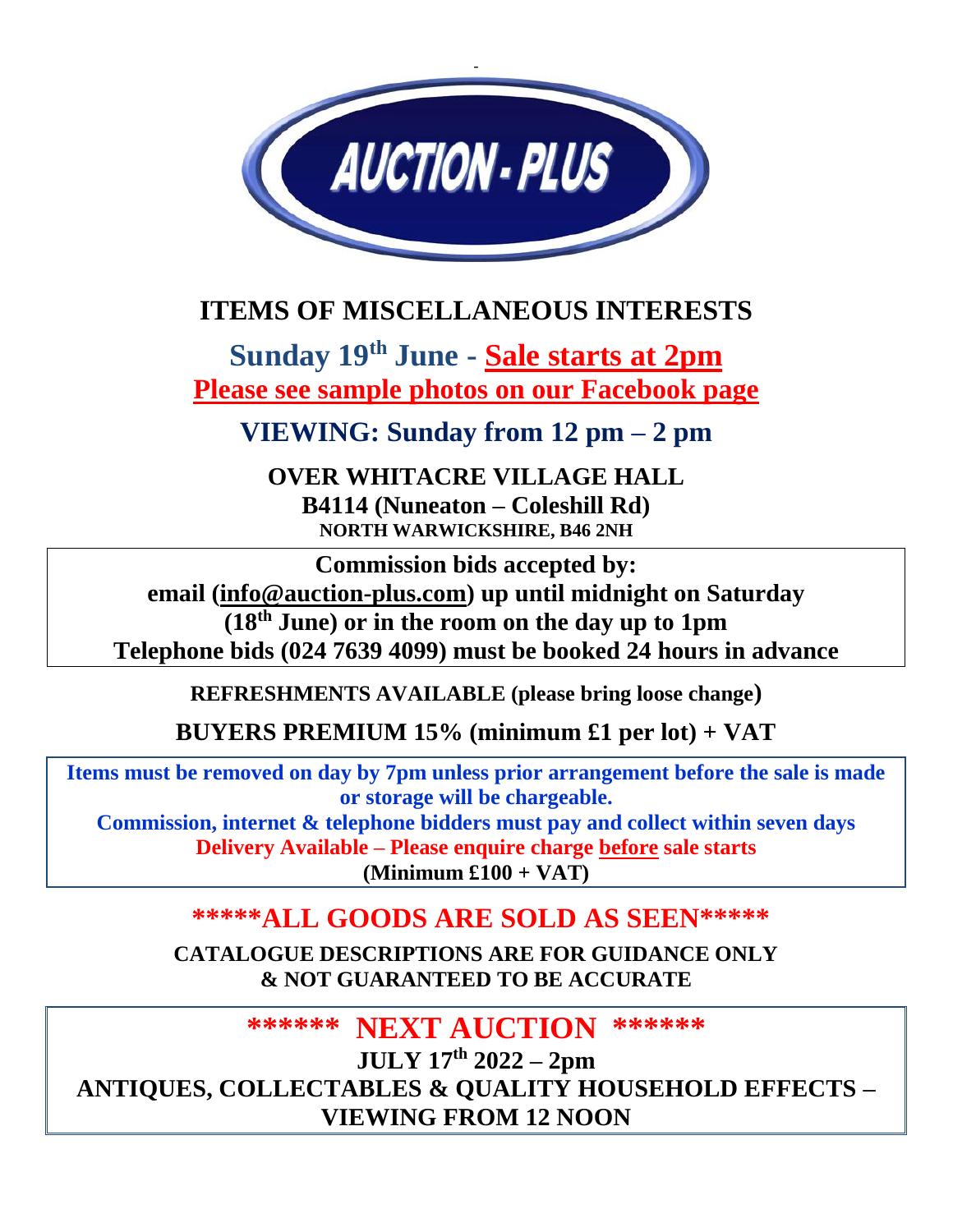- Box of various interesting miscellaneous items
- Antique effect painted metal umbrella stand
- Gilt framed mirror
- Four various wicker baskets
- Art deco oak and glass letter rack
- Quality modern banjo barometer/thermometer
- Early Indian style woven floor rug
- Five various early lighters
- A box of odds including four Babycham glasses, white metal wine bottle holder, various whiskey shot glasses and two vases with flowers
- Collection of various china and pottery items
- An Edwardian gilt framed photograph on canvas
- Early promotional Bristol Street Motors tax disc holder
- A white metal pocket watch
- Four various flat irons
- An unmarked yellow metal bangle
- Miscellaneous items to include picture frame, scanner etc
- Two boxes of various Scalextric track and cars
- 17a A collection of glass bottles
	- Mid-19th century intricately inlaid American drop dial wall clock
	- 9ct gold knot ring
	- Modern framed pictures
	- [21](javascript:;) Royal Mail storage box, together with a graduating set of GPO postal weights  $\frac{1}{4}$ to 1 lb
	- Two useful clothes airers
	- Large quantity of Warhammer painted figures
	- Pottery and chrome table lamp
- Early cast iron Skillet, together with as cast-iron office rubber stamp holder and desk paper weight
- Two Royal related and two war related hard back publications
- Limited edition framed print 'The Seagull' 1980 by Paul Davis 137/200 together with a print 'Hydrangeas' by Julia Rountree
- Oriental stem vase
- Chrome and glass claret jug
- Limited edition framed and glazed picture 'Sea Bird II' by Roy Miller 699/850
- A large painting of a field of flowers, artist unknown
- Collection of various quality rucksacks and other travelling type bags
- Collection of cast metal weights to include GPO and Avery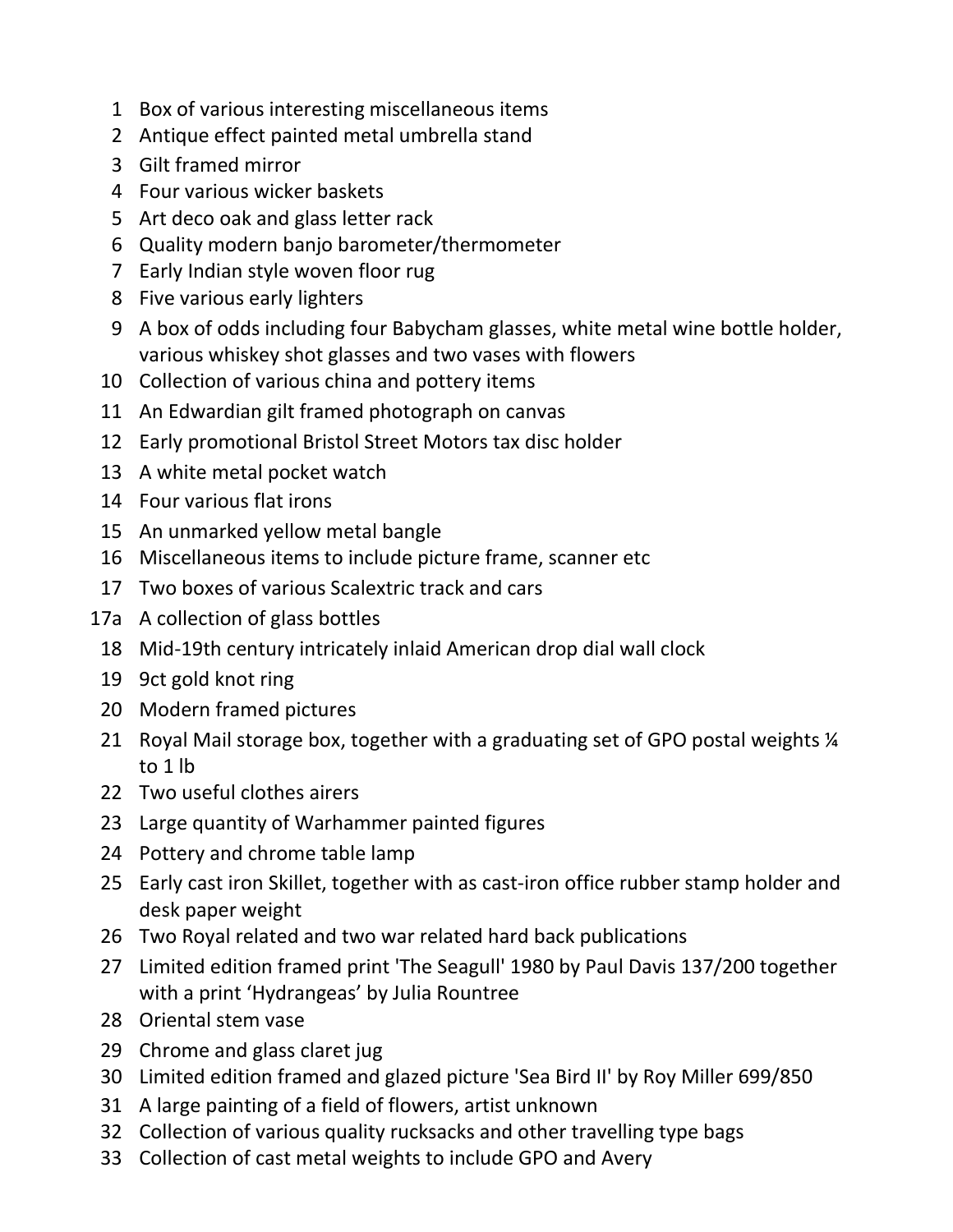- 33a A pine occasional table
	- Edinburgh Woollen Mill gift card worth £47, valid until 13/04/24. Stores in Ullesthorpe, Solihull, Warwick or use online
	- West German brown glazed vase, together with a green glass vase
	- An unused home chocolate fountain
	- A quantity of jewellery and miscellaneous items
	- Early card table
	- A collection of various Bosson plaster cast heads
	- Collection of various coins
	- Dyson Max DC44 cordless animal vacuum cleaner with wall mount, battery and attachments
- Unmarked yellow metal crucifix
- 18ct gold solitaire diamond ring
- Early terracotta wine cask
- Three aluminium reproduction vintage motor related signs
- A box of crested ware to include Shelley, Savoy, Arcadian, Queen's china, Carlton, etc. 20 plus pieces
- 9ct gold ingot pendant
- Bag of various watches
- Two as new faux wicker garden arm chairs
- 49a Two early walking canes
	- Large quantity of half crown coins
	- Quantity of various jewellery making accessories
	- Collection of modern die cast vehicles
	- Unmarked yellow metal and untested blue stone ring
	- A box of games, a toy bear and a camera tripod
	- Three various 9ct gold wedding bands
	- Two Edwardian parasols and a walking stick
	- A 1970's silver cross pram
- Two 9ct gold dress rings
- Two sets of early balance scales
- A box of miscellaneous china and pottery odds and various dibbers
- Two sign written wood saws plus one other
- 9ct gold ID bracelet
- Unmarked yellow metal graduating link necklace
- Mamod stationary steam engine
- Original 1940's 1227 scrumble finish Angle-poise lamp
- Two sets of bowls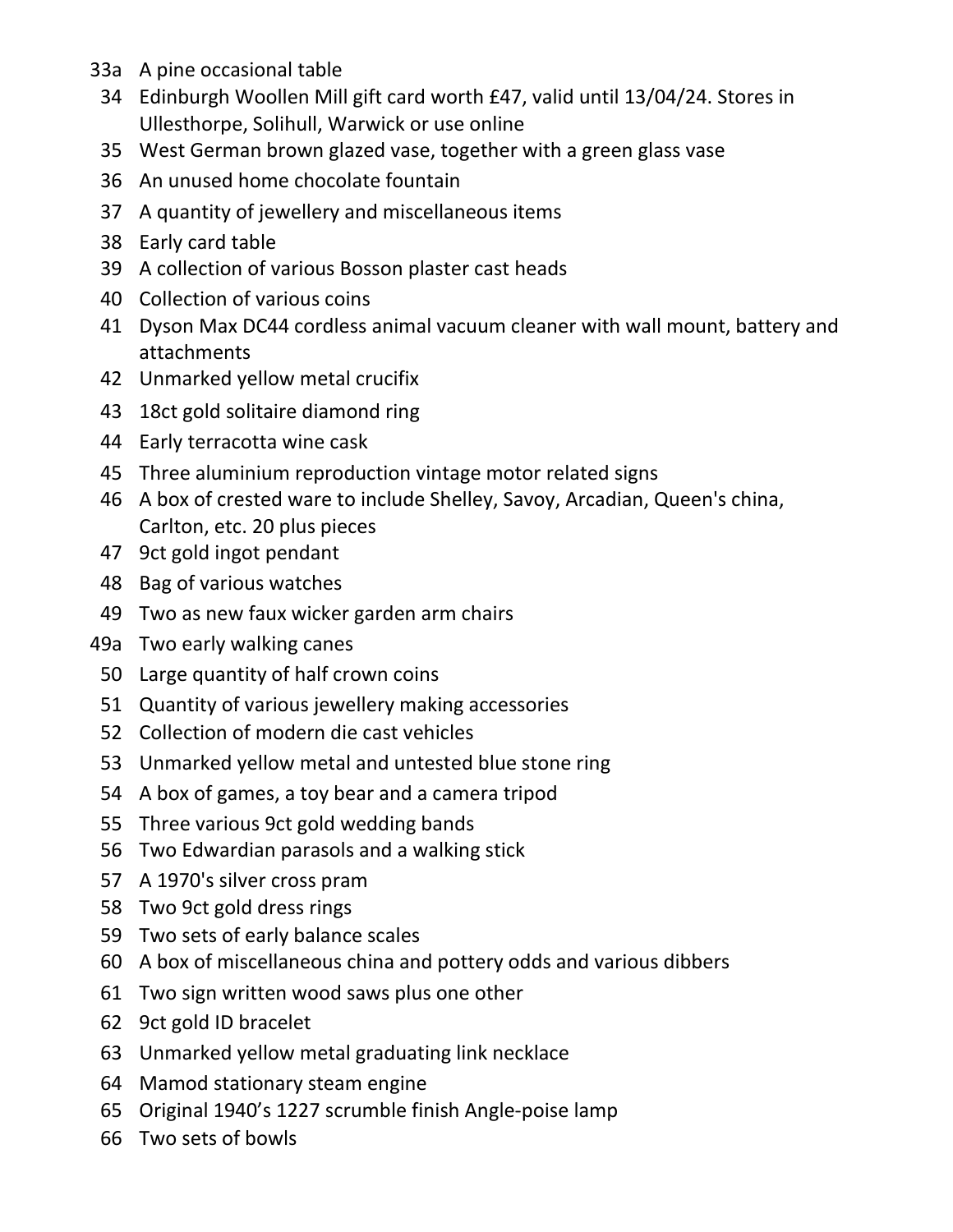- A framed and glazed, coloured map of New Mexico and Arizona, published by A.J. Johnson's of New York
- Jaguar promotional thermometer together with other Jaguar related promotional items
- Paperback book 'I Want It Now!' book written and signed by Julie Dawncole, the actress who played Veruca Salt in the original film. A memoir of life on the set of Willy Wonka and the Chocolate Factory.
- Collection of various stamps
- Modern standard lamp with tulip shades
- A bag of three wrist watches
- Large quantity of Warhammer painted figures
- Two small oriental folding lacquered shelves together with a small fourfold Chinese table screen
- An unusual wicker flower basket in the shape of an umbrella
- A pair of binoculars
- A Bonmarche gift card worth £176.50, valid until 18/3/24. Stores in Lichfield, Solihull, Nuneaton and Coventry or shop online
- Two albums of early postcards
- A mountain bike
- Two floor rugs, a set of as new curtains, a selection of quality white linen items and three tartan cushions
- French style folding metal chair with mosaic tiled seat
- 9ct gold pendant depicting entwined hearts
- Collection of storage baskets, a jewellery box and various sewing items
- 9ct gold ID ring
- 9ct gold locket
- Set of six plated goblets
- An early leather suitcase
- Two watercolours, "Hamilton Harbour Bermuda" by C Holding plus one other by C. Gamble
- Small set of scales
- Edwardian hexagonal occasional table
- Burnley Football Club 'The Clarets Collection 1946-1996' hard-back book, signed by Jimmy Mcllroy with covering letter
- A box of interesting miscellaneous items to include earrings marked 9ct, silver tie pin, sherry label, Worcester brooch, leather collar stud box with studs etc
- Three large pairs of as new, burgundy ring top curtains
- Gtech Air Ram 22v cordless upright vacuum cleaner with battery and charger
- Warhammer Fantasy Game book together with various painted models and figures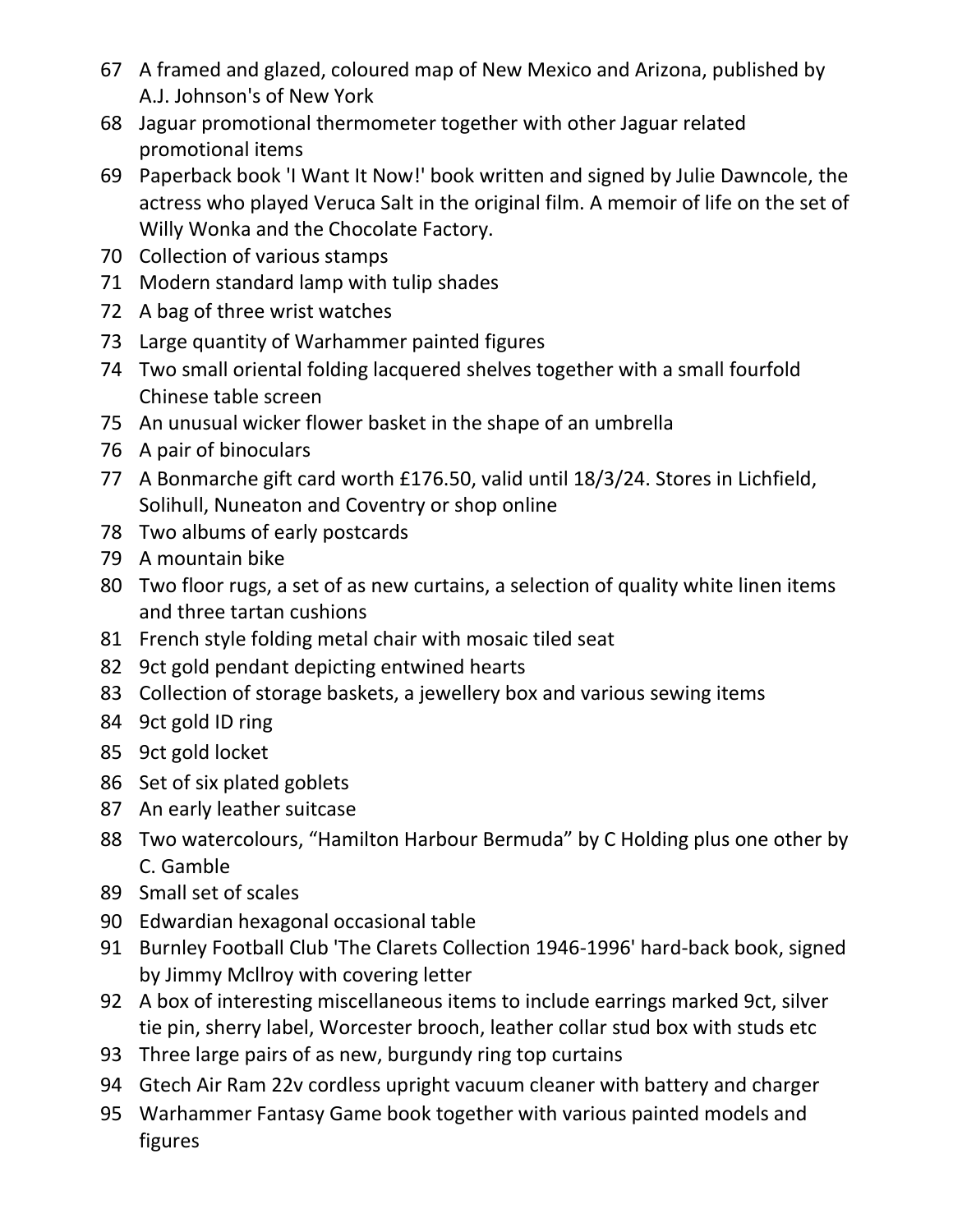- Collection of various army surplus wear and accessories
- A box of lead hollow metal 1930's/50's animals to include Brittains, J.Hill and Co, Charbens etc
- An electric wheelchair and charger
- Large quantity of 3d pieces
- An outstanding and somewhat rare Merrythought shop window, wire framed display model of a snow leopard.
- Two as new light shades
- A 1940's leatherette child's wing back armchair
- Pair of earlier style re-enactment swords
- Pair of long and wide thermal lined, tape topped curtains in Sanderson fabric. Golden lilly design by William Morris and Co
- Early Corgi Caterpillar bulldozer together with a tinplate no 17 bulldozer
- A collection of various Bosson plaster cast heads
- An early 19th century glazed pen drawing of a mythical man
- Early oak longcase clock of very local origin by Richard Banister of Coleshill. Brass dial, 8-day movement in need of restoration but appears to be complete
- Collection of various door furniture items
- Three aluminium reproduction vintage motor related signs
- Large quantity of various coins
- Somewhat rare vintage Hadrill & Horstmann counterbalance lamp/magnifier
- Two framed tapestries depicting game, fish and pheasants
- An early bakelite Fife (musical instrument)
- Five in a Row card game together with various packs of cards
- Gilt framed oil on board of windmills by lake signed Percy
- A bag of interesting miscellaneous items to include medal, jewellery etc.
- Collection of early hand tools together with a modern electric drill
- Quantity of various Warhammer figures in fitted carry cases
- Early cast metal walking model elephant, rare, by The Ives Toy Company
- Collection of various named pottery dogs
- Set of large early shop scales
- Antique child's Singer sewing machine Circa 1910
- A large quantity of England flags
- Large quantity of various quality costume jewellery items
- Wall mirror with louvre shutter type doors
- Tabletop hand driven sewing machine
- Limited edition glazed and framed print 'The Warwickshire Millennium Hunt' map 209/500
- Florists wire frames in the shape of crosses and hearts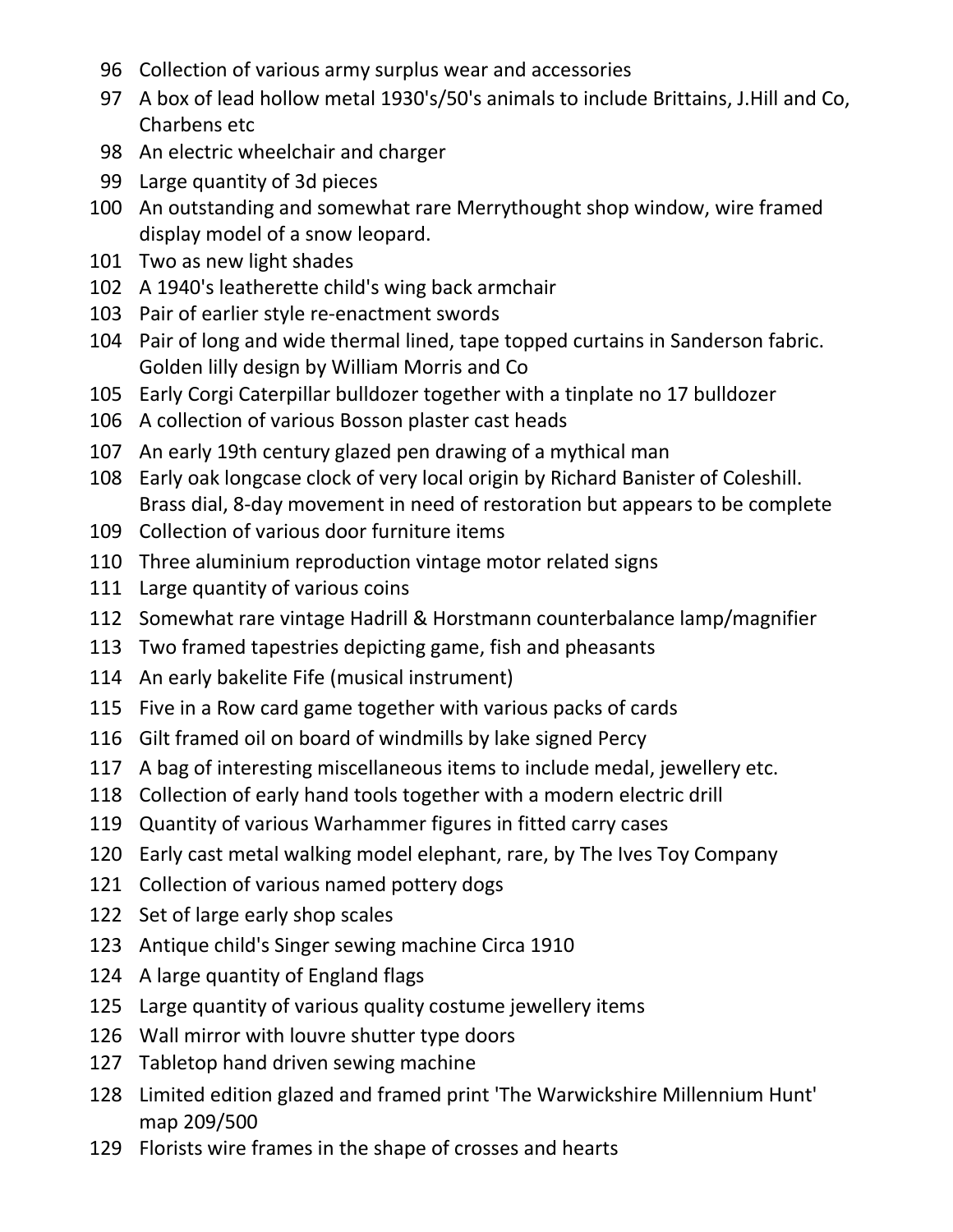- Hardback book 'Hold the Dream' a sequel to A Woman of Substance written by Barbara Taylor Bradford. Signed by the author
- As new set of Royal caravan steps
- Yellow metal neck chain marked 9K
- Two Victorian photo albums
- Pine jardinière stand
- Hallmarked silver ladies compact
- Collection of first day cover stamps
- A pair of ornate Moroccan style table lamps
- Collection of early Hornby clockwork LNER railway engines, carriages and accessories
- Early copper samovar
- 1960's tea trolly
- 9ct gold dress ring with untested red and white stones
- Ornate contemporary towel rail on marble base
- 9ct gold knotted rope ring
- Paperback book 'The Age of Bowie' written and signed by the author, Paul Morley.
- 9ct gold dress ring set with a ruby
- Two HM silver pocket watches
- 18ct gold ring set with three diamonds
- Collection of 9ct gold and unmarked yellow metal earrings
- Three 9ct gold puzzle rings
- 18ct and untested white stone dress ring
- Three various 9ct gold wedding bands
- Collection of 9ct gold and yellow metal charms